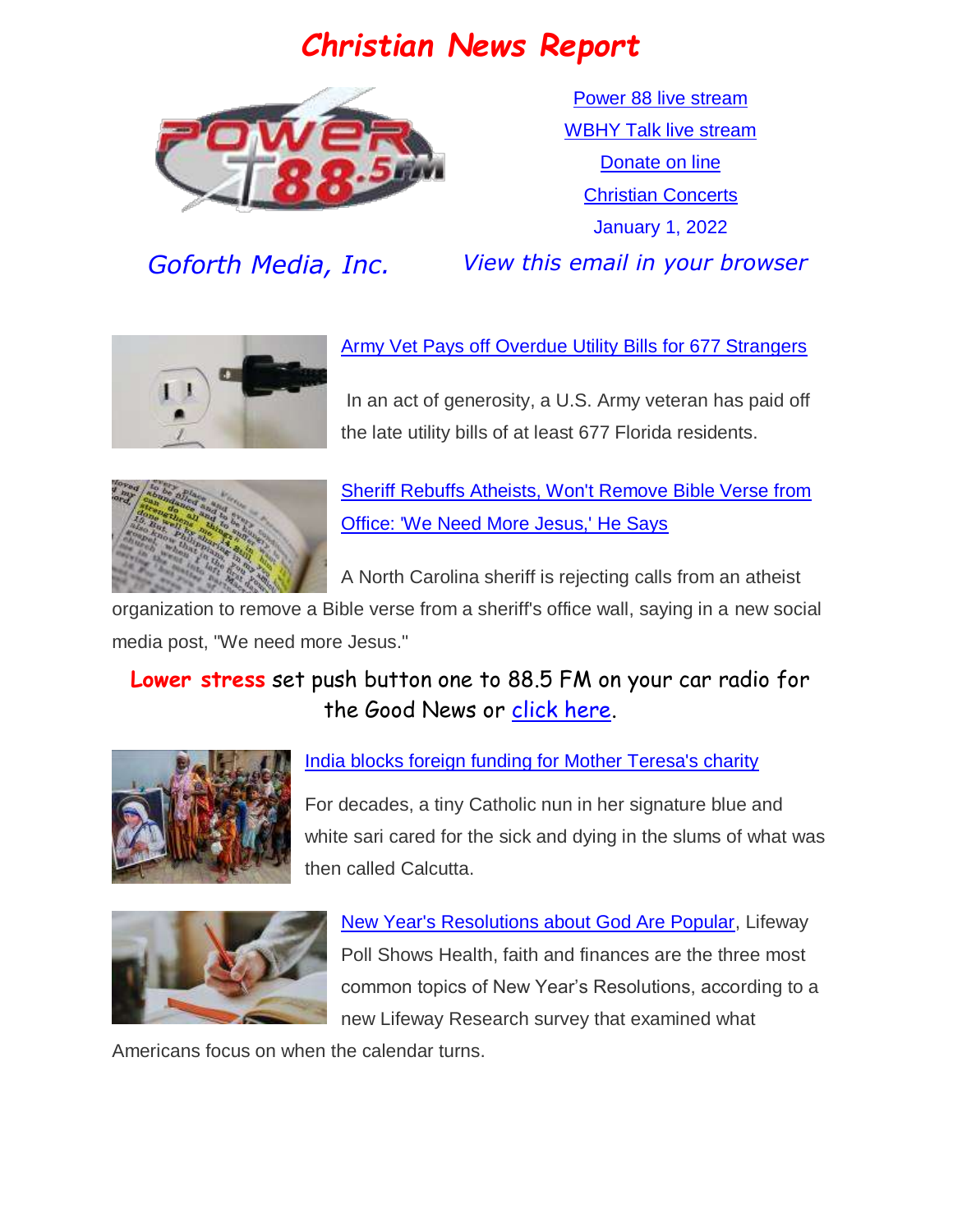

## *A Power 88 listener writes….*

One morning on my way to work, I felt God tell me so strongly to sow into the Power 88 Ministry. I can

always turn on my radio and know that I will be encouraged by not only the music, but also by the DJ's that are being used by God so beautifully. Power 88 has always been a part of my life, even as a small child. My Mom always had Power 88 playing throughout our cars and home. Now as a young adult, Power 88/Christian music is all I know and all I want to know. Thank you for all you do. I know my gift is not much, but I hope it can help to touch someone's life as much as Power 88 has touched mine.



#### [Woman shot, killed while worshipping in church, third](https://mynbc15.com/news/local/prichard-woman-shot-to-death-during-church-third-prichard-homicide-since-christmas)  [Prichard homicide since Christmas](https://mynbc15.com/news/local/prichard-woman-shot-to-death-during-church-third-prichard-homicide-since-christmas)

Deadly year-end violence takes a shocking turn when a woman was fatally shot as she worshipped in a Prichard

church Tuesday night. This is now the 3rd homicide in Prichard since Christmas eve.



[Good Samaritans Run into Burning House, Save 80-Year-](https://www.christianheadlines.com/blog/good-samaritans-run-into-burning-house-save-80-year-old-woman.html)[Old Woman](https://www.christianheadlines.com/blog/good-samaritans-run-into-burning-house-save-80-year-old-woman.html) On Christmas morning, a Virginia man and an unidentified stranger ran into a burning house in Norfolk, Virginia, and saved an 80-year-old woman.

News stories and links provided on "Christian News Report" are for information purposes only and are not necessarily the views of the management or ownership of Goforth Media.

# *Goforth Media Stations*

Goforth Media is non-profit 501c3 [Donations are tax exempt](https://forms.ministryforms.net/viewForm.aspx?formId=018b4ff7-2c2f-4f0e-8ef2-689f9601b826) Power 88 Mobile [88.5 FM](https://radio-locator.com/cgi-bin/pat?call=WBHY&service=FM) Contemporary Music WBHY [840 AM](https://radio-locator.com/cgi-bin/pat?call=WBHY&service=AM&h=D) [103.3](https://radio-locator.com/cgi-bin/pat?call=WBHY&service=FM) & [103.5 FM](https://radio-locator.com/cgi-bin/pat?call=WBHY&service=AM&h=D) Christian Talk WLPR Mobile [960 AM](https://radio-locator.com/cgi-bin/pat?call=WLPR&service=AM&h=D) [93.3 FM](https://radio-locator.com/cgi-bin/pat?call=W227DA&service=FX) & 106.9 Southern Gospel [Studios and offices 6530 Spanish Fort Blvd suite B](https://www.google.com/maps/place/Power+88+Radio/@30.667541,-87.9124627,17z/data=!3m1!4b1!4m5!3m4!1s0x889a43144093f9bd:0x8d064181e7261e9!8m2!3d30.667541!4d-87.910274) [Spanish Fort Alabama 36527](https://www.google.com/maps/place/Power+88+Radio/@30.667541,-87.9124627,17z/data=!3m1!4b1!4m5!3m4!1s0x889a43144093f9bd:0x8d064181e7261e9!8m2!3d30.667541!4d-87.910274)



**If Christian radio has made a difference in your life** and you don't have a means of helping support the station financially, there are 2 other important things you can do: 1) Keep us in your prayers that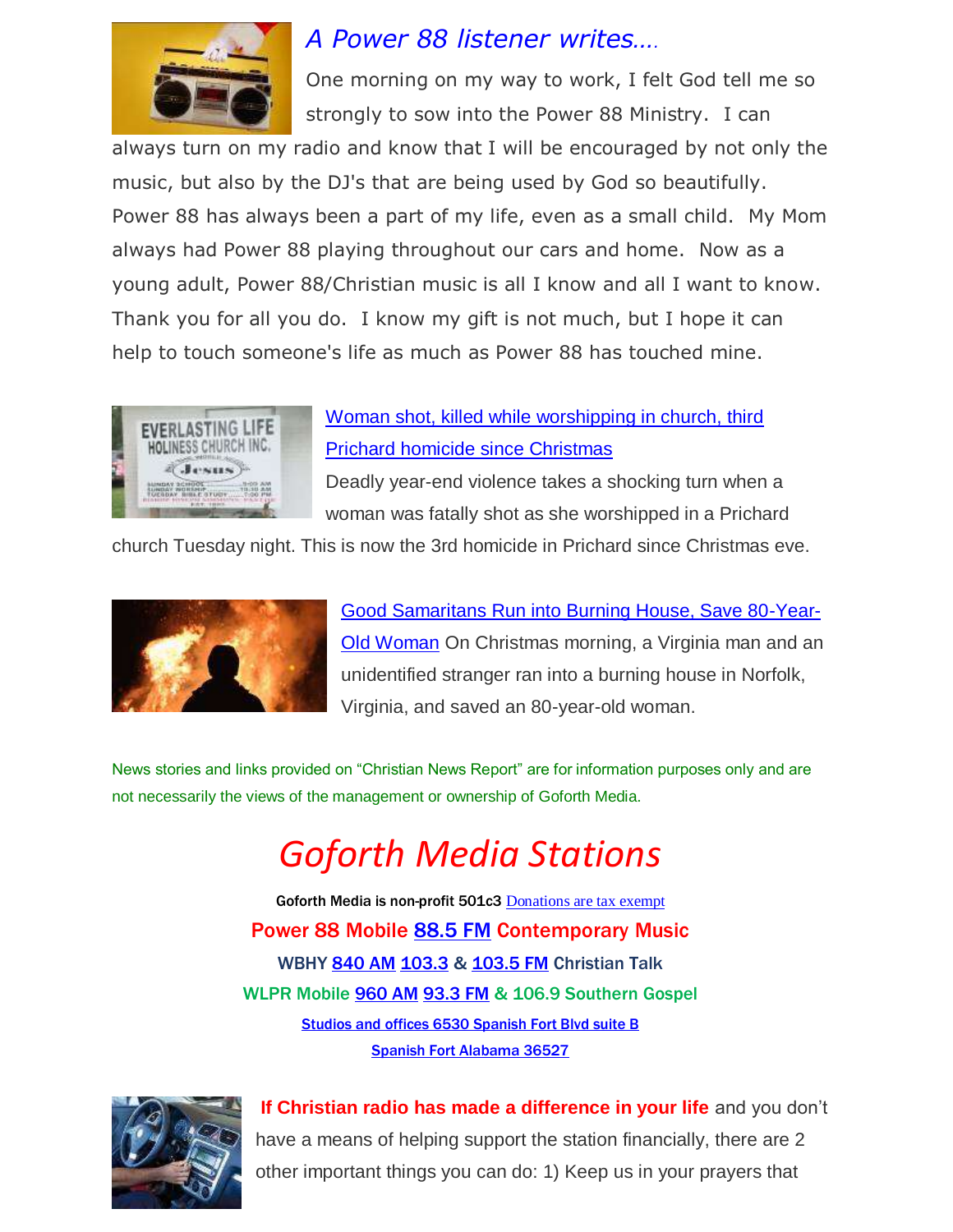God may use this radio ministry for His glory and 2) Support business underwriters.

**Thank them for supporting Christian radio and use their services when possible.** Underwriters this week include:

[Dr. Christopher Mullenix, DDS, MD](https://mobileoralsurgery.com/) 715 Downtowner Blvd, Mobile, AL 36609 (251) 471-3381

Milton's Honda, Milton & Beth Grimes 251-653-6000 5689 US 90 Theodore, AL

[McConnell Automotive,](http://www.mcconnellautomotive.com/) Mitch McConnell 251-476-4141 3150 Dauphin Street, Mobile, AL [www.mcconnellautomotive.com](http://www.mcconnellautomotive.com/)

[RV's Unlimited,](http://www.rvsunlimited.com/) Jeremy Strickler 251-945-1112 23360 Hwy. 59, Robertsdale, AL



**It is easy to be an Underwriter on Power 88 contact Charlotte Bouzigard for information.** [charlotte@goforth.org](mailto:charlotte@goforth.org)

or call 251-300-3141

## **Attention Amazon Customers**

**How Amazonsmile supports Power 88**

**Goforth Media Power 88** will receive 0.5% of the price of all their eligible [smile.amazon.com/ch/63-0927122](https://www.amazon.com/gp/r.html?C=2AU9G2CMQ9IQM&R=1QK2JMJNP3GH7&T=C&U=http%3A%2F%2Fsmile.amazon.com%2Fch%2F63-0927122&A=BCZPEIHVLV99IVSUOLG1YPFXTGWA&H=XVLELAMUAST3PRIK4CW2E8JRKTCA) purchases. You should bookmark the link so you don't accidentally shop at www.amazon.com instead of smile.amazon.com. Only purchases made at: [smile.amazon.com/ch/63-](https://www.amazon.com/gp/r.html?C=2AU9G2CMQ9IQM&R=1QK2JMJNP3GH7&T=C&U=http%3A%2F%2Fsmile.amazon.com%2Fch%2F63-0927122&A=BCZPEIHVLV99IVSUOLG1YPFXTGWA&H=XVLELAMUAST3PRIK4CW2E8JRKTCA) [0927122](https://www.amazon.com/gp/r.html?C=2AU9G2CMQ9IQM&R=1QK2JMJNP3GH7&T=C&U=http%3A%2F%2Fsmile.amazon.com%2Fch%2F63-0927122&A=BCZPEIHVLV99IVSUOLG1YPFXTGWA&H=XVLELAMUAST3PRIK4CW2E8JRKTCA) are eligible for donations.

#### **WBHY Christian Talk on line**

You can now receive WBHY Christian Talk online. Go to [www.goforth.org](http://www.goforth.org/) and click on WBHY Christian Talk Live. You will be able to hear your favorite Christian programs or Christian call in talk shows on your computer or cell phone anywhere in the world. You can also get it [by clicking here](http://148.72.155.47:8573/Ahxed5k)

> [Weekday program schedule](https://goforth.schoolinsites.com/dailyprogramschedule) [Saturday program schedule](https://goforth.schoolinsites.com/saturdayprogramschedule) [Sunday program schedule](https://goforth.schoolinsites.com/sundayprogramschedule)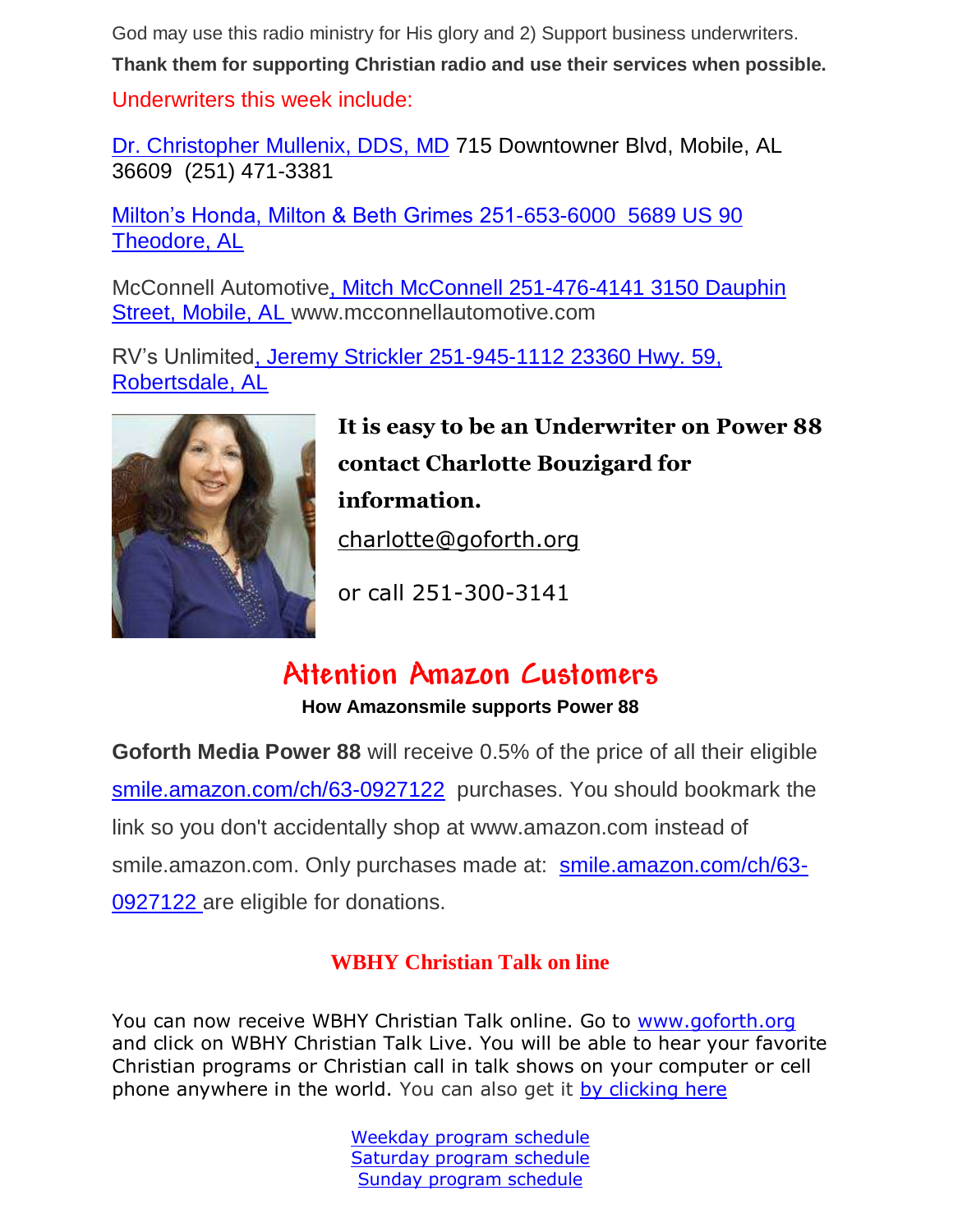#### Check out these Links

[Give where you get your Blessings](https://forms.ministryforms.net/viewForm.aspx?formId=018b4ff7-2c2f-4f0e-8ef2-689f9601b826) [Goforth Media home page](http://www.goforth.org/) [Join Our e-mail List](http://user.goforth.org/mail-form/mail_form.htm) [Power88 on facebook](http://www.facebook.com/Power88fm)

#### *Power Verses this week*



Sat [Ephesians 3:20](https://www.biblegateway.com/passage/?search=Ephesians+3%3A20&version=NIV) Sun 12/14 [Hebrews 13:8](https://www.biblegateway.com/passage/?search=Hebrews+13%3A8&version=NIV) Mon 12/15 [Romans 15:13](https://www.biblegateway.com/passage/?search=Romans+15%3A13&version=NIV) Tue 12/16 [Isaiah 50:4](https://www.biblegateway.com/passage/?search=Isaiah+50%3A4&version=NIV) Wed 12/17 [Colossians 2:9-10](https://www.biblegateway.com/passage/?search=Colossians+2%3A9-10&version=NIV) Thu 12/18 [2 Corinthians 2:9-10](https://www.biblegateway.com/passage/?search=2+Corinthians+2%3A9-10&version=NIV) Fri 12/19 [Matthew 6:33](https://www.biblegateway.com/passage/?search=Matthew+6%3A33&version=NIV)

#### **Christian Concerts** are back in the **[Gulf Coast](Christian%20Concerts%20are%20back%20in%20the%20Gulf%20Coast%20area)** area



### *Winter Jam 2022 All Together Tour*

Featuring Skillet, KB, Colton Dixon, Newsong, Tauren Wells, and I Am They With Pre-Jam by Abby Robertson and Bayside Worship Guest Speaker is Shane Pruitt **Friday, February 4th, 2022** at 7:00 PM at USA Mitchell Center in Mobile Only \$10.00 at the door. No tickets needed.



#### *Chonda Pierce Live in Concert*

**Sunday, February 27th**, 2022 Concert Begins at 7:00 First Fairhope Church in Fairhope Tickets and more information are available at [www.etix.com](http://www.etix.com/) First Fairhope Church is at 300 South Section Street, Fairhope, AL